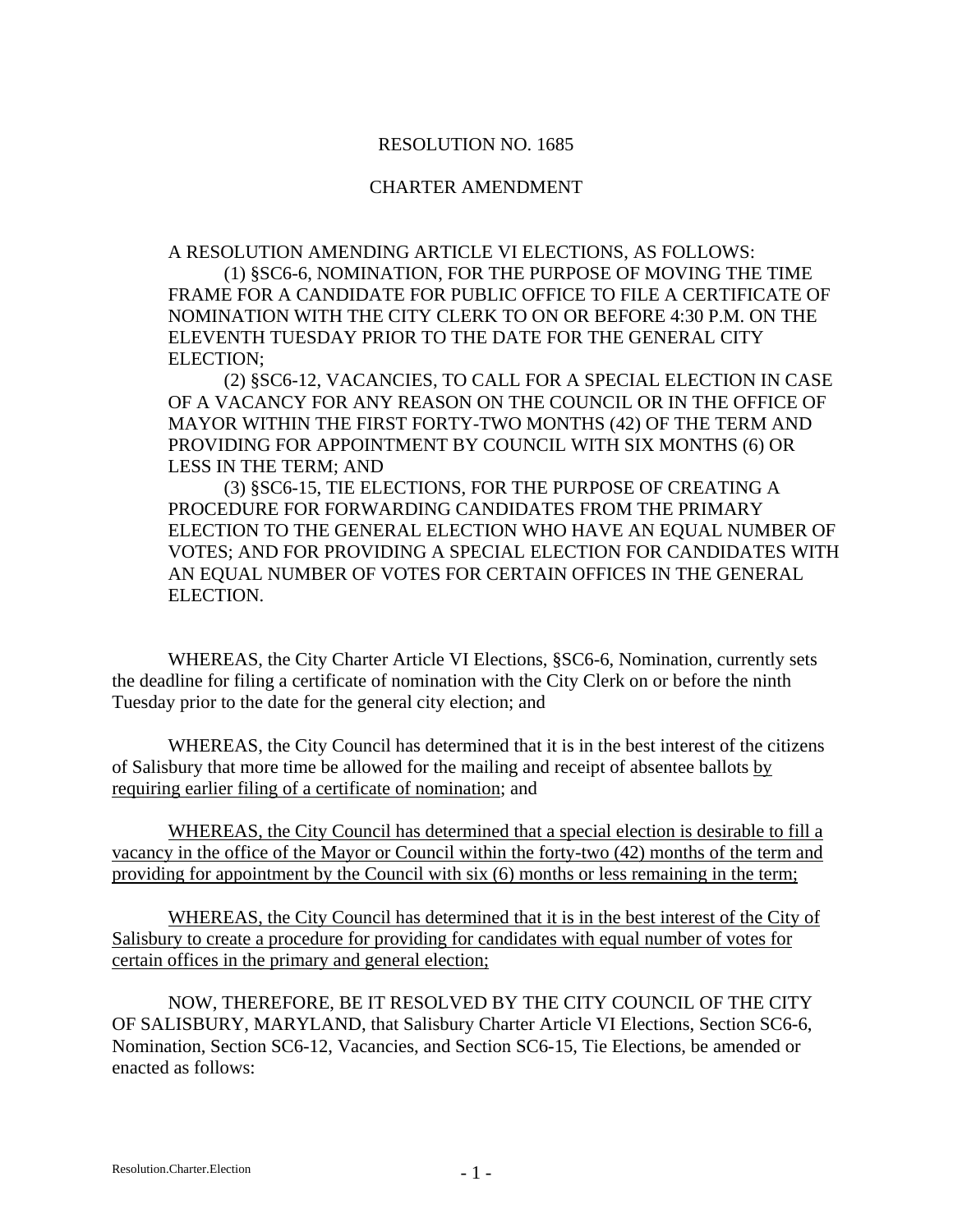### ARTICLE VI Elections

### §SC6-6. Nomination.

 No person shall be a candidate for any public office in the government of the City of Salisbury unless he or she shall file a certificate of nomination with the City Clerk on or before 4:30 p.m. on the **[ninth]** eleventh Tuesday prior to the date for the general election. The certificate of nomination shall contain the person's name, address, the name of the office the person is seeking, a statement that the person is qualified to be a candidate for that office and the signature of the person. No person shall file a nomination to more than one (1) elective city office or hold more than one (1) elective city office at one time.

# §SC6-12. Vacancies

In case of a vacancy for any reason in the Council or the office of Mayor within the first forty-two (42) months of the term, a special election shall be held no earlier than forty-five (45) days and no later than sixty (60) days after the vacancy for the purpose of electing a candidate to fill the unexpired term.

In case of a vacancy for any reason in the Council with six (6) months or less remaining in the term, the Council, within four (4) weeks of the occurrence of the vacancy, shall elect some qualified person as defined in §SC2-2 to fill such vacancy for the unexpired term. In case of a vacancy for any reason in the office of Mayor with six (6) months or less remaining in the term, the Council, within four (4) weeks of the occurrence of the vacancy, shall elect some qualified person as defined in §SC3-2 to serve as Acting Mayor for the unexpired term. Any vacancies in either the Council or the office of Mayor shall be filled by a majority vote of all the members of the Council. In case the Mayor or any Councilman shall fail to qualify within five (5) days of notification of election, a vacancy shall exist to be filled as provided in this section. The Council shall immediately certify any vote so taken to the City Clerk. The City Clerk shall record the vote and shall forthwith notify the person so elected, who shall, within five (5) days of notice, qualify in the same manner as regularly elected city officials.

# §SC6-15. Tie Elections.

# **Example 21 A. Primary Election.**

 1. In the election years in which three (3) council members are to be elected from District 2, if the candidates for the sixth  $(6<sup>th</sup>)$  council position on the Primary Election Bballot have an equal number of votes, then all such candidates shall be listed on the General Election Ballot.

2. In the election years in which the Mayor and two  $(2)$  council members, one  $(1)$ from District 1 and one (1) from District 2, are to be elected, if more than two  $(2)$  the candidates for the second position on the ballot for any each office have an equal number of votes, then all such candidates shall be listed on the General Election Ballot.